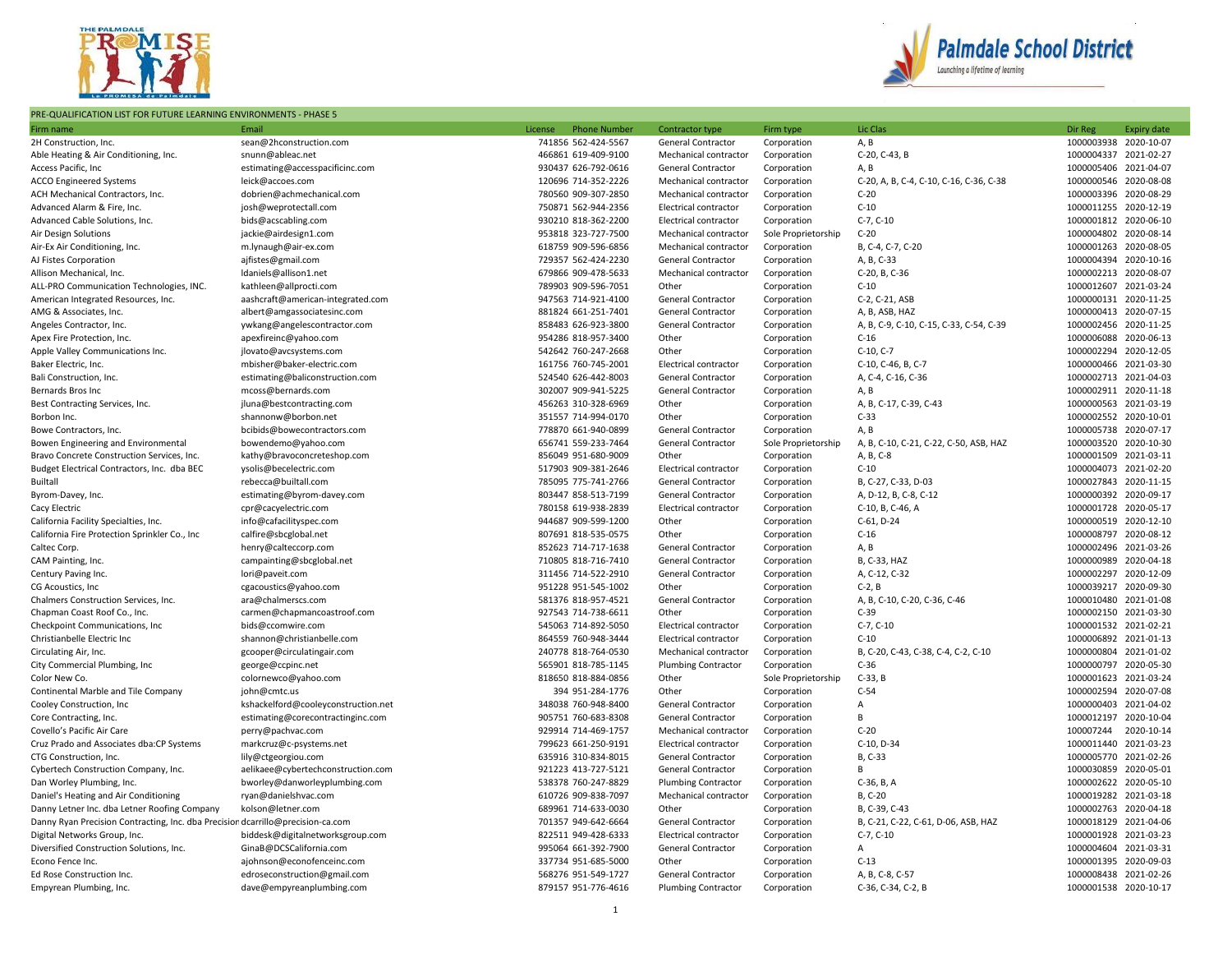

## PRE-QUALIFICATION LIST FOR FUTURE LEARNING ENVIRONMENTS - PHASE 5



| Firm name                                                                     | Email                                                                        | License<br><b>Phone Number</b> | Contractor type            | Firm type                  | Lic Clas                          | Dir Reg               | <b>Expiry date</b> |
|-------------------------------------------------------------------------------|------------------------------------------------------------------------------|--------------------------------|----------------------------|----------------------------|-----------------------------------|-----------------------|--------------------|
| Enko Systems, Inc.                                                            | tammyb@enkosystems.com                                                       | 691828 909-885-7771            | Electrical contractor      | Corporation                | $C-10$                            | 1000001947 2020-07-01 |                    |
| <b>Enterprise Electric Datacom</b>                                            | ddiggins@enterprisecompany.com                                               | 595996 951-296-1530            | Electrical contractor      | Corporation                | $C-10$                            | 1000003059 2021-02-03 |                    |
| Environmental Construction, Inc.                                              | estimating@environcon.com                                                    | 498624 818-449-8920            | General Contractor         | Corporation                | A, B, C-10, C-27, HAZ, ASB        | 1000009515 2021-03-24 |                    |
| <b>Exclusive Metal Inc</b>                                                    | liz@exclusivemetalinc.com                                                    | 1055390 951-943-3948           | Other                      | Corporation                | C-39, C-43                        | 1000537179 2021-02-24 |                    |
| <b>ExhibitOne Corporation</b>                                                 | crowley@exhibitone.com                                                       | 834123 480-763-1002            | Other                      | Corporation                | $C-7$                             | 1000003232 2020-12-19 |                    |
| F.E.C. Electric Inc.                                                          | stephanie@fec-electric.com                                                   | 743507 909-793-0965            | Electrical contractor      | Corporation                | C-10, A, B, C-7                   | 1000004480 2020-07-29 |                    |
| Fast-Track Construction Corporation                                           | ric@ftcgc.com                                                                | 674880 310-215-3099            | General Contractor         | Corporation                | B, C-61, D-06                     | 1000004059 2020-06-17 |                    |
| <b>Fix Painting Company</b>                                                   | aloizu@hotmail.com                                                           | 467787 8182250633              | Other                      | Sole Proprietorship        | B, C-33                           | 1000001299 2021-01-01 |                    |
| Franklin Mechanical Systems, Inc                                              | seth@fmshvac.net                                                             | 761887 951-845-1000            | Mechanical contractor      | Corporation                | $C-20$                            | 1000002063 2020-07-24 |                    |
| G A Abell Inc. dba Precision Electric Company                                 | estimating@precisionelectricco.com                                           | 534116 619-390-2991            | Electrical contractor      | Corporation                | A, B, C-7, C-10, C-46             | 1000002037 2020-09-20 |                    |
| G2K Construction, Inc.                                                        | Contact@G2KConstruction.com                                                  | 940662 818-889-6046            | General Contractor         | Corporation                | B                                 | 1000027687 2020-05-01 |                    |
| GB CONSTRUCTION INC. dba Golden Bear Construct gb@gbci.us                     |                                                                              | 424458 310-324-3636            | General Contractor         | Corporation                | B, A                              | 1000003497 2020-05-28 |                    |
| GBI Electric, Inc.                                                            | ggonzalez@gbielectric.com                                                    | 927175 818-262-3669            | Electrical contractor      | Corporation                | B, C-10                           | 1000004950 2020-08-08 |                    |
| Giant Services Inc.                                                           | brian@giantpowercomm.com                                                     | 920295 760-998-2929            | Electrical contractor      | Corporation                | $C-10$                            | 1000004953 2020-07-23 |                    |
| HPS Mechanical, Inc.                                                          | planroom@hpsmechanical.com                                                   | 793014 661-397-2121            | <b>Plumbing Contractor</b> | Corporation                | A, B, C-4, C-20, C-34, C-36       | 1000001107 2021-04-07 |                    |
| Inland Building Construction Companies, Inc.                                  | estimating@ibccinc.com                                                       | 405281 909-884-6276            | General Contractor         | Corporation                | B, C-2, C-8, C-10, C-61           | 1000001174 2020-06-26 |                    |
| Integrated Demolition and Remediation Inc.                                    | ami@idrdemo.com                                                              | 1003504 714-340-3333           | General Contractor         | Corporation                | ASB, A, B, C-21, C-22             | 1000023608 2020-10-02 |                    |
| Interpipe Contracting, Inc.                                                   | info@interpipecontracting.com                                                | 578888 619-596-7733            | <b>Plumbing Contractor</b> | Corporation                | C-34, C-36                        | 1000003586 2020-12-10 |                    |
| Izurieta Fence Company, Inc.                                                  | izurietafence@aol.com                                                        | 925951 323-661-4759            | <b>Plumbing Contractor</b> | Corporation                | $C-13$                            | 1000009221 2020-11-25 |                    |
| J B Bostick Company, Inc.                                                     | greg@jbbostick.com                                                           | 341573 714-238-2121            | Other                      | Corporation                | $C-12, C-8$                       | 1000000734 2021-02-26 |                    |
| <b>JAM Corporation</b>                                                        | geoff.szabo@jamfire.com                                                      | 791060 626-256-4400            | Electrical contractor      | Corporation                | B, C-10, C-16, C-7                | 1000005174 2020-09-16 |                    |
| K F Y UNITED MECHANICAL CONTRACTORS, INC. db jeremy@umcontractors.com         |                                                                              | 759496 805-583-1010            | General Contractor         | Corporation                | B, C-20                           | 1000004362 2021-01-16 |                    |
| Kemcorp Construction, Inc.                                                    | melissa@kemcorp.net                                                          | 934522 909-947-0639            | General Contractor         | Corporation                | A, B                              | 1000002295 2020-08-07 |                    |
| Klassen Corporation                                                           | katiea@klassencorp.com                                                       | 350573 661-489-4999            | General Contractor         | Corporation                | B, C-8, C-51                      | 1000000636 2021-01-02 |                    |
| <b>KYA Services LLC</b>                                                       | trinity.lott@thekyagroup.com                                                 | 984827 714-881-2603            | General Contractor         | Partnership                | B, C-15                           | 1000003379 2021-01-02 |                    |
| Leonida Builders Inc                                                          | panikos@leonidabuilders.com                                                  | 896772 951-532-7717            | General Contractor         | Corporation                | A, B, C-8                         | 1000025666 2021-01-06 |                    |
| Lifetime Industries, Inc. dba: Parkwest Construction stephanie@parkwestco.com |                                                                              | 580133 909-798-1333            | General Contractor         | Corporation                | A, B, C-7, C-10                   | 1000004472 2020-07-30 |                    |
| Mack P and S Construction, Incorporated                                       | jennbmack@gmail.com                                                          | 995324 951-674-1267            | <b>Plumbing Contractor</b> | Corporation                | A, B, C-36                        | 1000004137 2020-05-30 |                    |
| Maranatha Sheet Metal, Inc.                                                   | kelly@maranathasheetmetal.com                                                | 915024 714-602-7764            | Other                      | Corporation                | $C-43$                            | 1000030456 2020-07-22 |                    |
| <b>Mariscal Painting</b>                                                      | mariscal-painting@hotmail.com                                                | 899391 626-454-4761            | General Contractor         | Corporation                | B, C-33                           | 1000014481 2021-01-23 |                    |
| Medallion Contracting, Inc.                                                   | barbara@medallioncontractinginc.com                                          | 567084 661-949-3205            | General Contractor         | Corporation                | B                                 | 1000000951 2021-03-23 |                    |
| Menemsha Solutions                                                            | jnovak@menemshasolutions.com                                                 | 647870 310-678-2345            | General Contractor         | Corporation                | B                                 | 1000063861 2021-04-03 |                    |
| Mesa Energy Systems                                                           | rarellano@emcor.net                                                          | 611215 661-335-1500            | Mechanical contractor      | Corporation                | C-36, C-20, C-10, B, C-38         | 1000002425 2020-08-14 |                    |
| Michael Venosta Plumbing                                                      | kelly@michaelvenostaplumbing.com                                             | 969247 408-842-4004            | <b>Plumbing Contractor</b> | Sole Proprietorship        | $C-36$                            | 1000038998 2021-02-03 |                    |
| NKS Mechanical Contracting, Inc.                                              | veronica@nksmechanical.com                                                   | 865725 714-281-5123            | General Contractor         | Corporation                | B, C-20                           | 1000003330 2021-01-03 |                    |
| <b>Novus Construction</b>                                                     | winni@novusconstruction.com                                                  | 528475 818-700-2649            | <b>General Contractor</b>  | Corporation                | B, C-9                            | 1000000684 2021-03-19 |                    |
| Oakview Constructors, Inc.                                                    | tammy@oakviewci.com                                                          | 462847 909-795-0990            | General Contractor         | Corporation                | B, C-8                            | 1000024003 2021-03-02 |                    |
| Ohno Construction Company                                                     | ohnocc@comcast.net                                                           | 833470 619-278-8824            | General Contractor         | Corporation                | A, B, C-12, C-27, D-12            | 1000000584 2021-02-20 |                    |
| Pacific Contractors Group, Inc.                                               | pacificcontractorsinc@gmail.com                                              | 927973 818-993-5899            | <b>General Contractor</b>  | Corporation                | B, C-33                           | 1000002862 2020-11-04 |                    |
| Painting & Decor, Inc.                                                        | painting.decor@cox.net                                                       | 276640 949-888-2565            | <b>General Contractor</b>  | Corporation                | B, C-33                           | 1000002852 2021-02-05 |                    |
| Pathway Communications LTD                                                    | beckyt@pcomus.com                                                            | 868539 619-847-0169            | Electrical contractor      | Partnership                | $C-7$                             | 1000001958 2020-09-25 |                    |
| Paul C Miller Construction Co., Inc.                                          | andrea@millercon.com                                                         | 933449 909-484-1009            | <b>General Contractor</b>  | Corporation                | B                                 | 1000002747 2020-12-17 |                    |
| Penn Air Control Inc.                                                         | marissa@pennairgroup.com                                                     | 348326 714-220-9091            | Other                      | Corporation                | $C-20$                            | 1000004883 2020-07-22 |                    |
| <b>PGC Construction inc</b>                                                   | pgcconstruction1@gmail.com                                                   | 829086 951-545-1234            | Mechanical contractor      | Corporation                | $C-43$                            | 1000036314 2020-08-02 |                    |
| Piana Construction & Painting                                                 | pianaconstruction@sbcglobal.net                                              | 731555 818-488-1740            | Other                      | Corporation                | B, C-33                           | 1000002822 2021-02-24 |                    |
| Pinner Construction Co., Inc.                                                 | justin@pinnerconstruction.com                                                | 166010 714-490-4000            | General Contractor         | Corporation                | A, B                              | 1000002513 2020-04-10 |                    |
| Pipe Constructors Inc.                                                        | SSTANLEY@PIPECONSTRUCTORS.COM                                                | 533268 951-928-2211            | <b>Plumbing Contractor</b> | Corporation                | A, B, C-16, C-36                  | 1000001254 2021-04-08 |                    |
| Platinum Construction, Inc.                                                   | nwalker@platconinc.com                                                       | 870864 714-527-0700            | Other                      | Corporation                | A, B, C-9, C-10, C-20, C-35, C-36 | 1000006755 2021-01-08 |                    |
| Plumbing Systems West, Inc. DBA: Mechanical Insul; heather@mechinsulation.net |                                                                              | 992207 909-794-3823            | <b>Plumbing Contractor</b> | Corporation                | B, C-2, C-36                      | 1000009254 2021-03-17 |                    |
| PMK Professional Inc.                                                         | maziyar@pmkpro.com                                                           | 959668 949-679-9800            | Electrical contractor      | Corporation                | $C-7, C-10$                       | 1000004512 2020-10-21 |                    |
| Polychrome Construction Inc.                                                  | info@polychromepainting.com                                                  | 993826 818-831-8308            | Other                      | Corporation                | $C-33$                            | 1000020697 2021-03-31 |                    |
| Preferred Ceilings, Inc.                                                      | zoila@preferredceilings.com                                                  | 705630 714-255-9336            | Other                      | Corporation                | A, B, C-2, C-10, D-50             | 1000001964 2020-10-29 |                    |
| Presidential Fire Protection, Inc.                                            | samantha@presidentialfireprotection.com                                      | 847133 916-379-9199            | Other                      | Corporation                | $C-16$                            | 1000003447 2020-07-15 |                    |
| Prime Painting Contractors, Inc.                                              |                                                                              | 717259 818-833-8866            | Other                      | Corporation                | $C-33$ , $B$                      | 1000008197 2021-02-18 |                    |
| Pro-Craft Construction, Inc.                                                  | hq@primeptg.net<br>estimating@procraftci.com                                 | 467234 909-790-5222            | <b>Plumbing Contractor</b> | Corporation                | C-36, C-34, B, A, C-42, C-2, C-16 | 1000001106 2020-06-26 |                    |
|                                                                               |                                                                              | 929883 714-586-5543            | Other                      |                            | C-15, D-12                        | 1000042517 2021-01-06 |                    |
| Progressive Surface Solutions LLC<br>R.C. Becker and Son, Inc.                | craig.maurer@progressivesurfacesolutions.com<br>nfranklin@rcbeckerandson.com | 258762 661-259-4845            | General Contractor         | Partnership                | A, C-12                           | 1000001096 2021-03-24 |                    |
| R.C. Construction Services Inc                                                | bids@rcconstruction.com                                                      | 716719 909-829-3688            | <b>General Contractor</b>  | Corporation<br>Corporation | B, C-8                            | 1000002662 2021-01-17 |                    |
|                                                                               |                                                                              |                                |                            |                            |                                   |                       |                    |